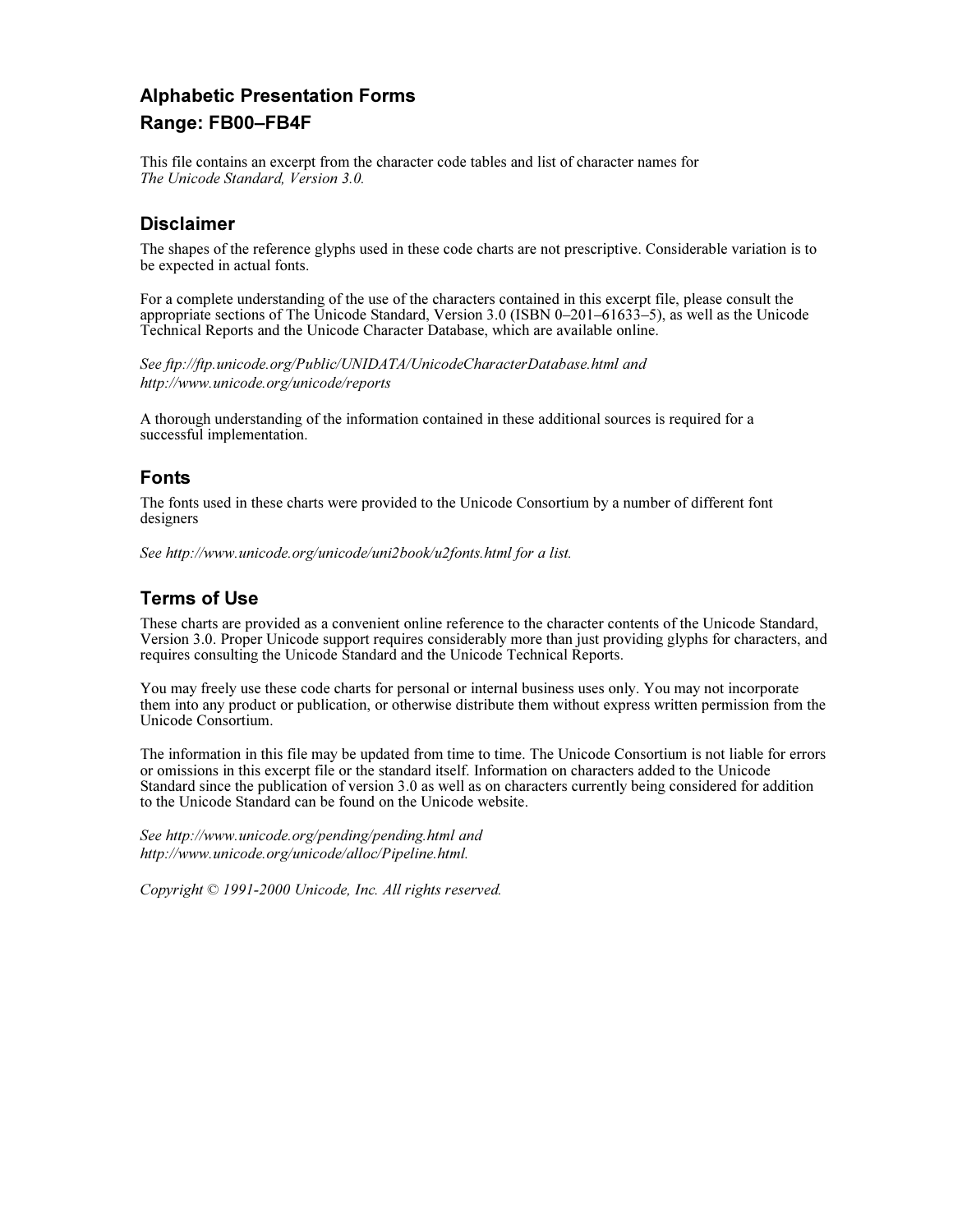

804 The Unicode Standard 3.0, Copyright © 1991-2000, Unicode, Inc. All rights reserved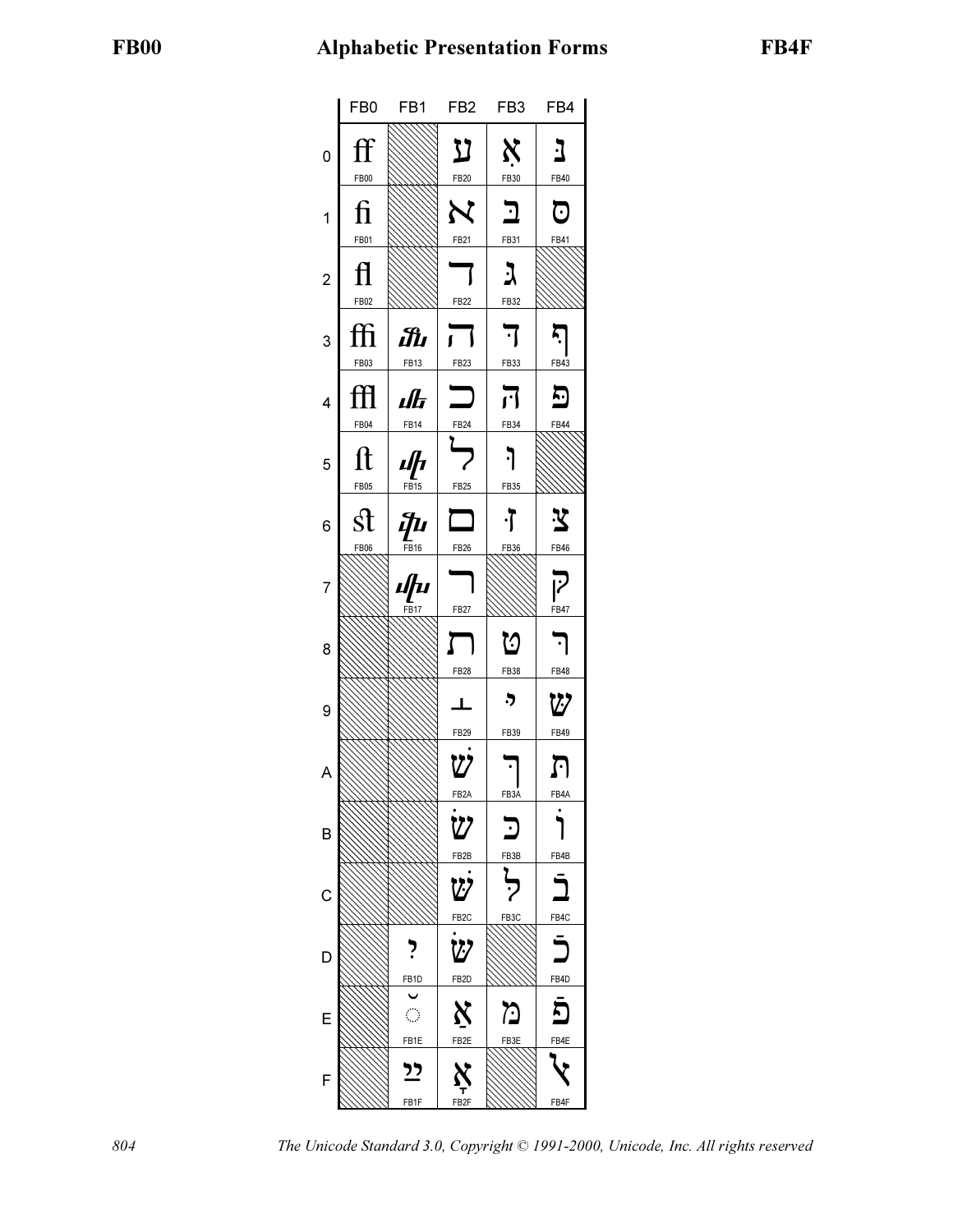Latin ligatures See the Basic Latin block starting at 0020

- FB00 ff LATIN SMALL LIGATURE FF  $\approx 0066$  f 0066 f
- FB01 fi LATIN SMALL LIGATURE FI  $\approx 0066 \text{ f} 0069 \text{ i}$
- FB02 fl LATIN SMALL LIGATURE FL  $\approx 0066$  f 006C l
- FB03 ffi LATIN SMALL LIGATURE FFI  $\approx 0066$  f 0066 f 0069 i
- FB04 ffL LATIN SMALL LIGATURE FFL  $\approx 0066$  f 0066 f 006C l
- FB05 ft LATIN SMALL LIGATURE LONG S T  $\approx$  017F  $\int$  0074 t
- FB06 **st** LATIN SMALL LIGATURE ST  $\approx 0073 \text{ s} 0074 \text{ t}$

See the Armenian block starting at 0530

- FB13  $m_1$  ARMENIAN SMALL LIGATURE MEN NOW  $\approx 0574$  *if* 0576 *ii*
- FB14 **JE** ARMENIAN SMALL LIGATURE MEN **ECH**
- $\approx 0574 \text{ if } 0565 \text{ ft}$ FB15 **A** ARMENIAN SMALL LIGATURE MEN
	- INI  $\approx$  0574  $\boldsymbol{u}$  056B  $\boldsymbol{p}$
- FB16  $p_{\mu}$  ARMENIAN SMALL LIGATURE VEW NOW
	- $\approx 057E$   $I$  0576  $I$
- FB17  $\mu$  ARMENIAN SMALL LIGATURE MEN XEH  $\approx$  0574 if 056D  $\mu$

Hebrew presentation forms See the Hebrew block starting at 0590

- FB1D : HEBREW LETTER YOD WITH HIRIQ  $\equiv$  05D9  $\cdot$  05B4  $\circ$
- FB1E  $\check{\circ}$  HEBREW POINT JUDEO-SPANISH VARIKA
- FB1F <sup>2</sup> HEBREW LIGATURE YIDDISH YOD YOD PATAH  $= 05F2$  \*\* 05B7 ⊙
- FB20 + HEBREW LETTER ALTERNATIVE AYIN  $\approx$  <font> 05E2  $\mu$  hebrew letter ayin
- FB21 N HEBREW LETTER WIDE ALEF  $\approx$  <font> 05D0  $\chi$  hebrew letter alef
- FB22 7 HEBREW LETTER WIDE DALET  $\approx$  <font> 05D3  $\bar{\tau}$  hebrew letter dalet
- FB23 / HEBREW LETTER WIDE HE  $\approx$  <font> 05D4  $\overline{n}$  hebrew letter he
- $FB24 \implies$  HEBREW LETTER WIDE KAF  $\approx$  <font> 05DB  $\supset$  hebrew letter kaf
- FB25 7 HEBREW LETTER WIDE LAMED  $\approx$  <font> 05DC  $\frac{1}{2}$  hebrew letter lamed
- FB26  $\Box$  HEBREW LETTER WIDE FINAL MEM
- $\approx$  <font> 05DD  $\Box$  hebrew letter final mem FB27 THEBREW LETTER WIDE RESH
- $\approx$  <font> 05E8  $\Box$  hebrew letter resh **FB28 T HEBREW LETTER WIDE TAV**
- $\approx$  <font> 05EA n hebrew letter tav
- FB29 + HEBREW LETTER ALTERNATIVE PLUS SIGN  $\approx$  <font> 002B + plus sign
- FB2A  $\psi$  HEBREW LETTER SHIN WITH SHIN DOT
	- $\equiv$  05E9  $\boldsymbol{w}$  05C1  $\circ$
- FB2B  $\dot{v}$  HEBREW LETTER SHIN WITH SIN DOT  $\equiv$  05E9  $\boldsymbol{w}$  05C2  $\circ$
- FB2C  $\ddot{v}$  HEBREW LETTER SHIN WITH DAGESH AND SHIN DOT  $\equiv$  FB49  $\ddot{\omega}$  05C1 ਂ
- FB2D  $\ddot{v}$  HEBREW LETTER SHIN WITH DAGESH AND SIN DOT  $\equiv$  FB49  $\ddot{w}$  05C2  $\circ$
- FB2E & HEBREW LETTER ALEF WITH PATAH  $\equiv$  05D0  $\boldsymbol{\aleph}$  05B7  $\circ$
- FB2F **K** HEBREW LETTER ALEF WITH **OAMATS**  $\equiv$  05D0  $\boldsymbol{\aleph}$  05B8  $\circ$
- **FB30 N HEBREW LETTER ALEF WITH MAPIQ**  $\equiv$  05D0  $\chi$  05BC  $\odot$
- FB31 **E HEBREW LETTER BET WITH DAGESH** ≡ 05D1 05BC
- FB32 **3** HEBREW LETTER GIMEL WITH DAGESH  $\equiv$  05D2  $\lambda$  05BC  $\odot$
- **FB33 7** HEBREW LETTER DALET WITH DAGESH  $= 05D3$  T 05BC  $\odot$
- FB34 HEBREW LETTER HE WITH MAPIQ ≡ 05D4 05BC
- FB35 **1** HEBREW LETTER VAV WITH DAGESH  $= 05D5$  i 05BC  $\circ$
- FB36 **i** HEBREW LETTER ZAYIN WITH DAGESH  $\equiv$  05D6  $\uparrow$  05BC  $\odot$
- FB37 Sexerved>
- **FB38 © HEBREW LETTER TET WITH DAGESH** ≡ 05D8 05BC
- FB39 > HEBREW LETTER YOD WITH DAGESH  $\equiv$  05D9  $\cdot$  05BC  $\odot$
- FB3A " HEBREW LETTER FINAL KAF WITH DAGESH  $=$  05DA  $\overline{)}$  05BC  $\circ$
- FB3B J HEBREW LETTER KAF WITH DAGESH ≡ 05DB  $\supset$  05BC ⊚
- FB3C > HEBREW LETTER LAMED WITH DAGESH ≡ 05DC ' 05BC
- FB3D SS <reserved>